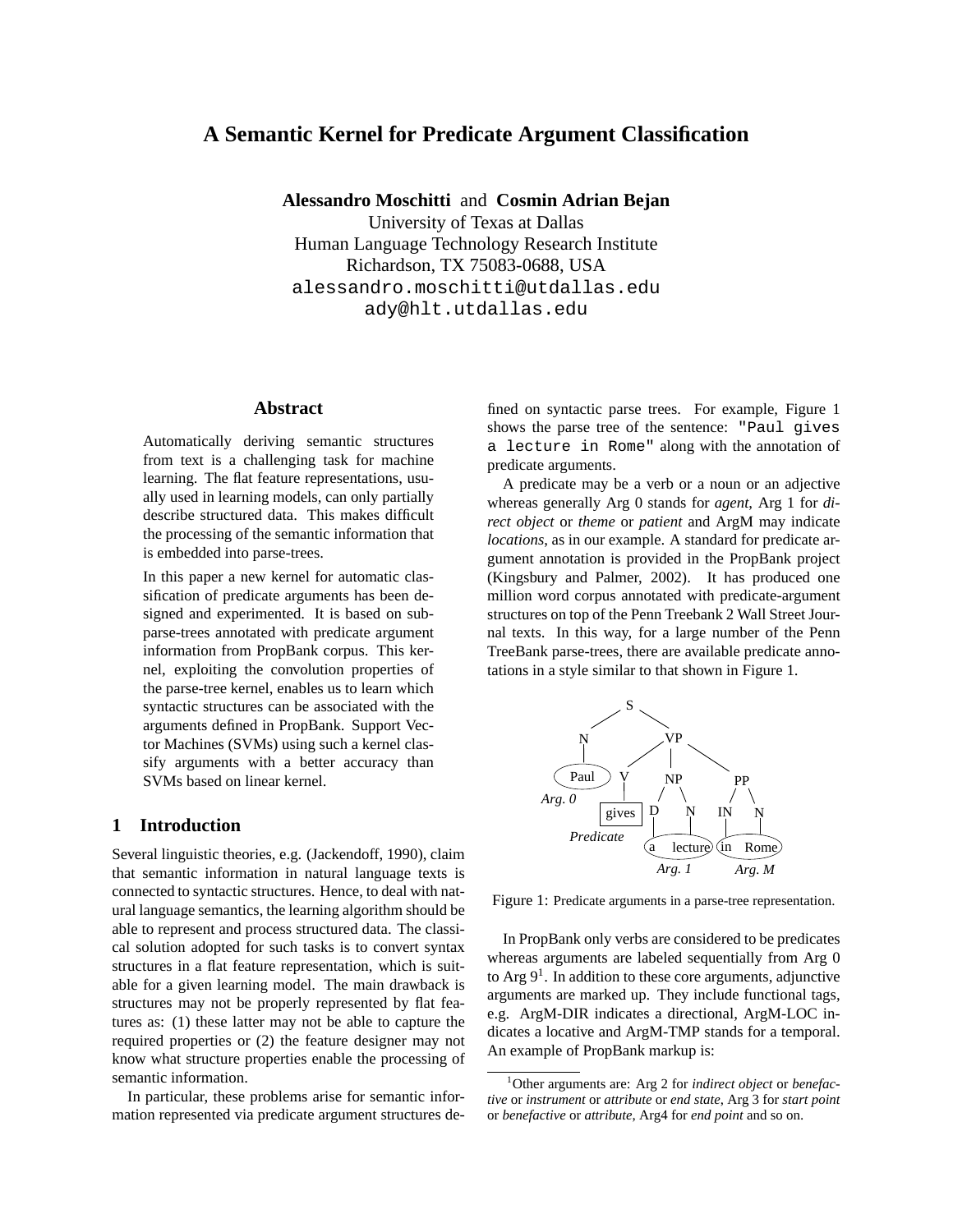$\left[{}_{Arg^1_0}$  Analysts ] have been  $\left[{}_{predicte_1}$  expecting  $\right] \left[{}_{Arg^1_1}\right]$ a GM-Jaguar pact ] that would  $\int_{predicte_2}$  give  $\int_{Arg_2^2}$  the U.S. car maker  $\int [A_{r}g_1^2]$  an eventual 30% state in the British Company ].

Automatically recognizing the boundaries and classifying the type of arguments allows Natural Language Processing systems (e.g. Information Extraction, Question Answering or Summarization) to answer questions such as "Who", "When", "What", "Where", "Why", and so on.

Given the importance of this task for Natural Language Processing applications, several machine learning approaches for argument identification and classification have been developed (Gildea and Jurasky, 2002; Surdeanu et al., 2003; Hacioglu et al., 2003; Chen and Rambow, 2003; Gildea and Hockenmaier, 2003). Their common characteristic is the adoption of feature spaces that model predicate-argument structures in a flat representation. The major problem of this choice is that there is no linguistic theory that supports the selection of syntactic features to recognize semantic structures. As a consequence, researchers are still trying to extend the basic features with other ones, e.g. (Surdeanu et al., 2003), to improve the flat feature space.

Convolution kernels are a viable alternative to flat feature representation that aims to capture the structural information in term of sub-structures. The kernel functions can be used to measure *similarities* between two objects without explicitly evaluating the object features. That is, we do not need to understand which syntactic feature may be suited for representing semantic data. We need *only* to define the similarity function between two semantic structures. An example of convolution kernel on the parse-tree space is given in (Collins and Duffy, 2002). The aim was to design a novel syntactic parser by looking at the similarity between the testing parse-trees and the correct parse-trees available for training.

In this paper, we define a kernel in a semantic structure space to learn the classification function of predicate arguments. The main idea is to select portions of syntactic/semantic trees that include the target <predicate, argument> pair and to define a kernel function between these objects. If our similarity function is well defined the learning model will converge and provide an effective argument classification.

Experiments on PropBank data show not only that Support Vector Machines (SVMs) trained with the proposed semantic kernel converge but also that they have a higher accuracy than SVMs trained with a linear kernel on the standard features proposed in (Gildea and Jurasky, 2002). This provides a piece of evidence that convolution kernel can be used to learn semantic linguistic structures. Moreover, interesting research lines on the use of kernel for NLP are enabled, e.g. question classification in Question/Answering or automatic template designing in Information Extraction.

The remaining of this paper is organized as follows: Section 2 defines the Predicate Argument Extraction problem and the standard solution to solve it. In Section 3 we present our approach based on the parse-tree kernel whereas in Section 4 we show our comparative results between SVMs using standard features and the proposed kernel. Finally, Section 5 summarizes the conclusions.

## **2 Automatic Predicate-Argument extraction**

Given a sentence in natural language, all the predicates associated with its verbs have to be identified along with their arguments. This problem can be divided in two subtasks: (a) detection of the target argument boundaries, i.e. all its compounding words, and (b) classification of the argument type, e.g. *Arg0* or *ArgM*.

A direct approach to learn both detection and classification of predicate arguments is summarized by the following steps:

- 1. Given a sentence from the *training-set*, generate a full syntactic parse-tree;
- 2. let  $P$  and  $A$  be the set of predicates and the set of parse-tree nodes (i.e. the potential arguments), respectively;
- 3. for each pair  $\langle p, a \rangle \in \mathcal{P} \times \mathcal{A}$ :
	- extract the feature representation set,  $F_{p,a}$ ;
	- $\bullet$  if the subtree rooted in  $\alpha$  covers exactly the words of one argument of p, put  $F_{p,q}$  in  $T^+$ (positive examples), otherwise put it in  $T^-$ (negative examples).

For example, in Figure 1, for each combination of the predicate *give* with the nodes N, S, VP, V, NP, PP, D or IN the instances  $F_{\text{cycle}}$ , are generated. In case the node a exactly covers *Paul*, *a lecture* or *in Rome*, it will be a positive instance otherwise it will be a negative one, e.g.  $F_{\text{view}}$ ",  $\eta_{\text{INV}}$ .

The above  $T^+$  and  $T^-$  sets can be re-organized as positive  $T_{arg_i}^+$  and negative  $T_{arg_i}^-$  examples for each argument i. In this way, an individual ONE-vs-ALL classifier for each argument  $i$  can be trained. We adopted this solution as it is simple and effective (Pradhan et al., 2003). In the classification phase, given a sentence of the *test-set*, all its  $F_{p,a}$  are generated and classified by each individual classifier. As a final decision, we select the argument associated with the maximum value among the scores provided by the SVMs<sup>2</sup>, i.e.  $argmax_{i \in S}$   $C_i$ , where S is the target set of arguments.

 $2$ This is a basic method to pass from binary categorization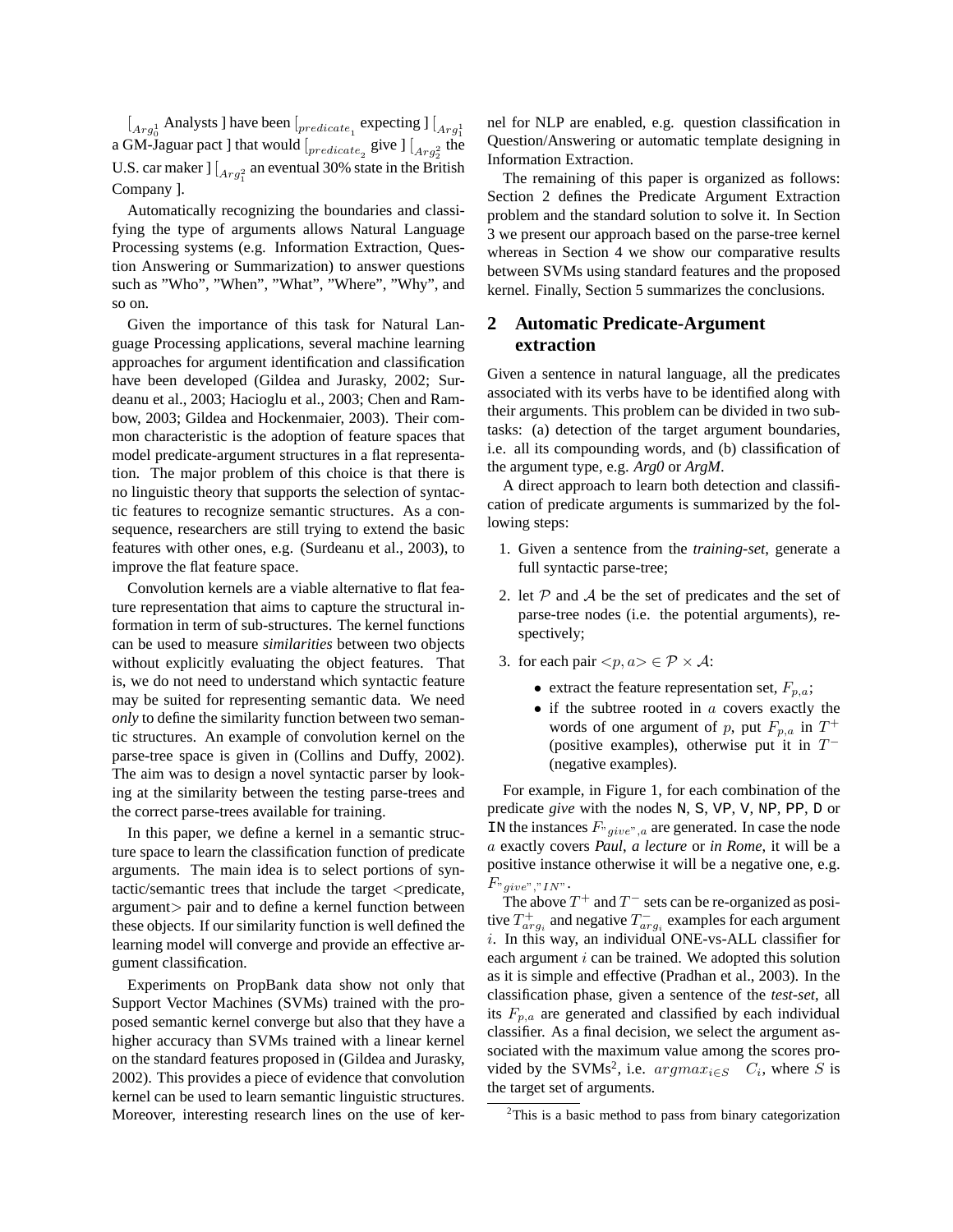#### **2.1 Standard feature space**

The discovering of relevant features is, as usual, a complex task, nevertheless there is a common consensus on the basic features that should be adopted. These standard features, firstly proposed in (Gildea and Jurasky, 2002), refer to a flat information derived from parse trees, i.e. *Phrase Type*, *Predicate Word*, *Head Word*, *Governing Category*, *Position* and *Voice*. Table 1 presents the standard features and exemplifies how they are extracted from a given parse tree.

- *Phrase Type*: This feature indicates the syntactic type of the phrase labeled as a predicate argument, e.g. NP for  $Arg_1$  in Figure 1.

- *Parse Tree Path*: This feature contains the path in the parse tree between the predicate and the argument phrase, expressed as a sequence of nonterminal labels linked by direction (up or down) symbols, e.g.  $V \uparrow VP$  $\downarrow$  NP for  $Arg_1$  in Figure 1.

- *Position*: Indicates if the constituent, i.e. the potential argument, appears before or after the predicate in the sentence, e.g. *after* for  $Arg_1$  and *before* for  $Arg_0$  (see Figure 1).

- *Voice*: This feature distinguishes between active or passive voice for the predicate phrase, e.g. *active* for every argument (see Figure 1).

- *Head Word*: This feature contains the head word of the evaluated phrase. Case and morphological information are preserved, e.g. *lecture* for  $Arg_1$  (see Figure 1).

- *Governing Category*: This feature applies to noun phrases only, and it indicates if the NP is dominated by a sentence phrase (typical for subject arguments with active voice predicates), or by a verb phrase (typical for object arguments), e.g. the NP associated with  $Arg_1$  is dominated by a verbal phrase VP (see Figure 1).

- *Predicate Word*: In our implementation this feature consists of two components: (1) the word itself with the case and morphological information preserved, e.g. *gives* for all arguments; and (2) the lemma which represents the verb normalized to lower case and infinitive form, e.g. *give* for all arguments (see Figure 1).

Table 1: Standard features extracted from parse-trees.

For example, the *Parse Tree Path* feature represents the path in the parse-tree between a predicate node and one of its argument nodes. It is expressed as a sequence of nonterminal labels linked by direction symbols (up or down), e.g. in Figure 1, V↑VP NP is the path between the predicate *to give* and the argument 1, *a lecture*. If two pairs  $\langle p_1, a_1 \rangle$  and  $\langle p_2, a_2 \rangle$  have a *Path* that differs even for one character (e.g. a node in the parse-tree) the match will not be carried out, preventing the learning algorithm to generalize well on unseen data. In order to address also this problem, next section describes a novel kernel space for predicate argument classification.

# **3 A semantic kernel for argument classification**

We consider the predicate argument structures annotated in PropBank as our semantic space. Many semantic structures may constitute the objects of our space. Some possibilities are: (a) the selection of the whole sentence parsetree, in which the target predicate is contained or (b) the selection of the sub-tree that encloses the whole predicate annotation (i.e. all its arguments). However, both choices would cause an exponential explosion on the potential sub-parse-trees that have to be classified during the testing phase. In fact, during this phase we do not know which are the arguments associated with a predicate. Thus, we need to build all the possible structures, which contain groups of potential arguments for the target predicate. More in detail, assuming that  $S$  is the set of PropBank argument types, and  $m$  is the maximum number of entries that the target predicate can have, we have ber of entries that the target predicate can have, we have<br>to evaluate  $\binom{|S|}{m}$  argument combinations for each target predicate.

In order to define an efficient semantic space we select as objects only the minimal sub-structures that include one predicate with only one of its arguments. For example, Figure 2 illustrates the parse-tree of the sentence "Paul delivers a lecture in formal style". The circled substructures in (a), (b) and (c) are our semantic objects associated with the three arguments of the verb *to deliver*, i.e. <*deliver, Arg0*>, <*deliver, Arg1*> and <*deliver, ArgM*>. In this formulation, only one of the above structures is associated with each predicate/argument pair, i.e.  $F_{p,a}$  contain only one of the circled sub-trees.

We note that our approach has the following properties:

- The overall semantic feature space  $F$  contain substructures composed of syntactic information embodied by parse-tree dependencies and semantic information under the form of predicate/argument annotation.
- This solution is efficient as we have to classify at maximum  $|\mathcal{A}|$  nodes for each predicate, i.e. the set of the parse-tree nodes of a testing sentence.
- A constituent cannot be part of two different arguments of the target predicate, i.e. there is no overlapping between the words of two arguments. Thus, two semantic structures  $F_{p_1,a_1}$  and  $F_{p_2,a_2}^3$ , asso-

into a multi-class categorization problem; several optimization have been proposed, e.g. (Goh et al., 2001).

 ${}^{3}F_{p,a}$  was defined as the set of features of our objects  $\langle p, a \rangle$ . Since in our kernel we have only one element in  $F_{p,a}$ with an abuse of notation we use it to indicate the objects themselves.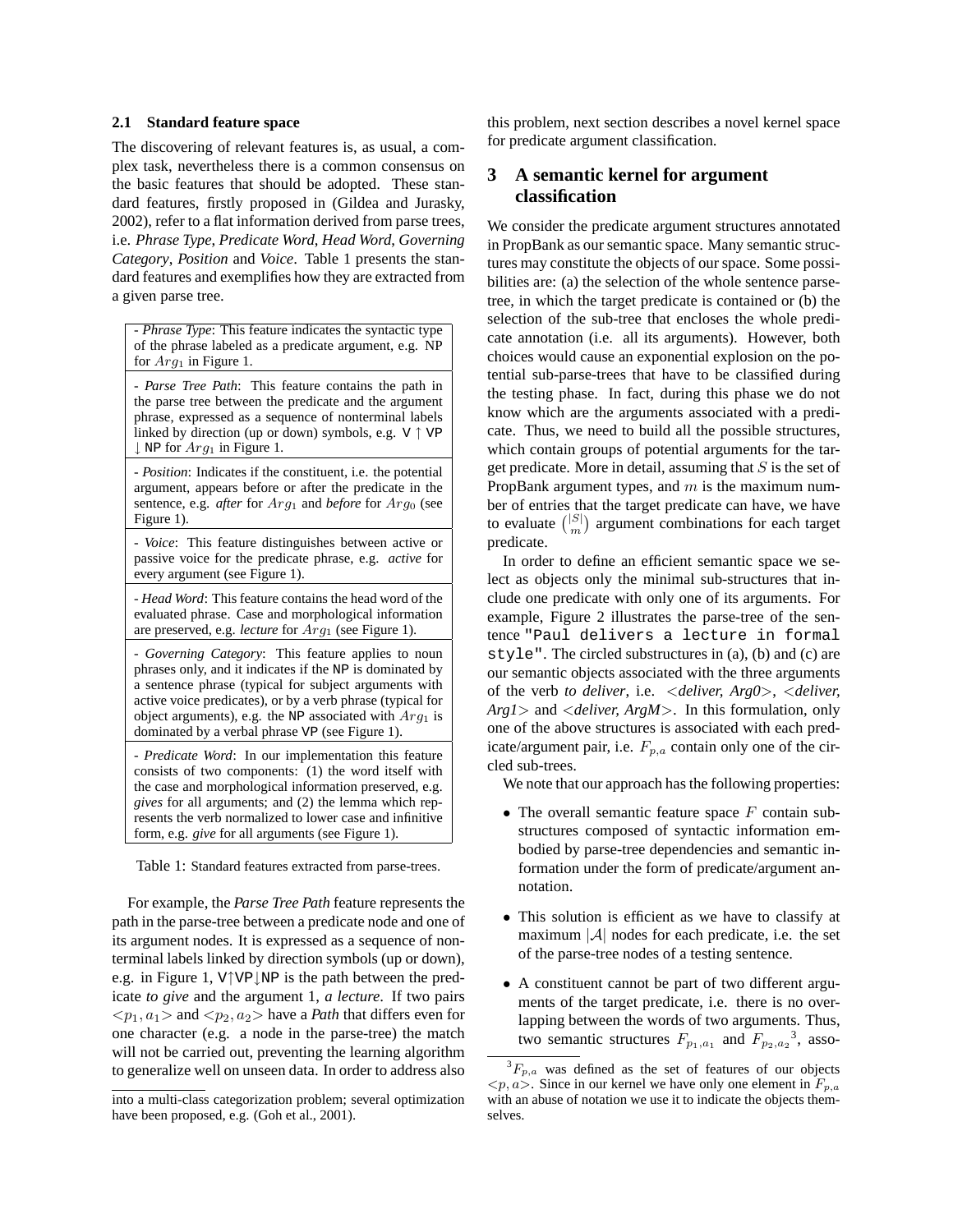

Figure 2: Semantic feature space for predicate argument classification.

ciated with two different arguments, cannot be included one in the other. This property is important because, a convolution kernel would not be effective to distinguish between an object and its sub-parts.

Once defined our semantic space we need to design a kernel function to measure a similarity between two objects. These latter may still be seen as described by complex features but such a similarity is carried out avoiding the explicit feature computation. For this purpose we define a mapping  $\phi : F \to F'$  such as:

$$
\vec{x} = (x_1, ..., x_{|F|}) \rightarrow \phi(\vec{x}) = (\phi_1(\vec{x}), ..., \phi_{|F'|}(\vec{x})),
$$

where  $F'$  allows us to design an efficient semantic kernel  $K(\vec{x}, \vec{z}) = \langle \phi(\vec{x}) \cdot \phi(\vec{z}) \rangle.$ 

#### **3.1 The Semantic Kernel (SK)**

Given the semantic objects defined in the previous section, we design a convolution kernel in a way similar to the parse-tree kernel proposed in (Collins and Duffy, 2002). Our feature set  $F'$  is the set of all possible substructures (enumerated from 1 to  $|F'|$ ) of the semantic objects extracted from PropBank. For example, Figure 3 illustrates all valid fragments of the semantic structure  $F_{deliver, Arg1}$  (see also Figure 2). It is worth noting that the allowed sub-trees contain the entire (not partial) production rules. For instance, the sub-tree [NP [D a]] is excluded from the set of the Figure 3 since only a part of the production  $NP \rightarrow D$  N is used in its generation. However, this constraint does not apply to the production  $VP \rightarrow V$  NP PP along with the fragment [VP [V NP]] as the subtree [VP [PP [...]]] is not considered part of the semantic structure.

Even if the cardinality of  $F'$  will be very large the evaluation of the kernel function is polynomial in the number of parse-tree nodes.

More precisely, a semantic structure  $\vec{x}$  is mapped in  $\phi(\vec{x}) = (h_1(\vec{x}), h_2(\vec{x}), \ldots)$ , where the feature function  $h_i(\vec{x})$  simply counts the number of times that the *i*th sub-structure of the training data appears in  $\vec{x}$ . Let



Figure 3: All 17 valid fragments of the semantic structure associated with Arg 1 (see Figure 2).

 $I_i(n)$  be the indicator function: 1 if the sub-structure  $i$  is rooted at node  $n$  and 0 otherwise. It follows that h( $\vec{x}$ ) =  $\sum_{n \in N} I_i(n)$ , where N is the set of the  $\vec{x}$ 's nodes. Therefore, the kernel $4$  function is:

$$
K(\vec{x}, \vec{z}) = \vec{h}(\vec{x}) \cdot \vec{h}(\vec{z}) =
$$

$$
= \sum_{i} \left( \sum_{n_x \in N_x} I_i(n_x) \right) \left( \sum_{n_z \in N_z} I_i(n_z) \right) =
$$

$$
= \sum_{n_x \in N_x} \sum_{n_z \in N_z} \sum_{i} I_i(n_x) I_i(n_z) \tag{1}
$$

 $\rightarrow$  .

where  $N_x$  and  $N_z$  are the nodes in x and z, respectively. In (Collins and Duffy, 2002), it has been shown that Eq. 1 can be computed in  $O(|N_x| \times |N_z|)$  by evaluating  $\Delta(n_x, n_z) = \sum_i I_i(n_x) I_i(n_z)$  with the following recursive equations:

• if the production at  $n_x$  and  $n_z$  are different then  $\Delta(n_r, n_z) = 0;$ 

<sup>&</sup>lt;sup>4</sup>Additionally, we carried out the normalization in the kernel space, thus the final kernel is  $K'(\vec{x}, \vec{z}) = \frac{K(\vec{x}, \vec{z})}{\sqrt{K(\vec{x}, \vec{x}) \times K(\vec{z}, \vec{z})}}$ .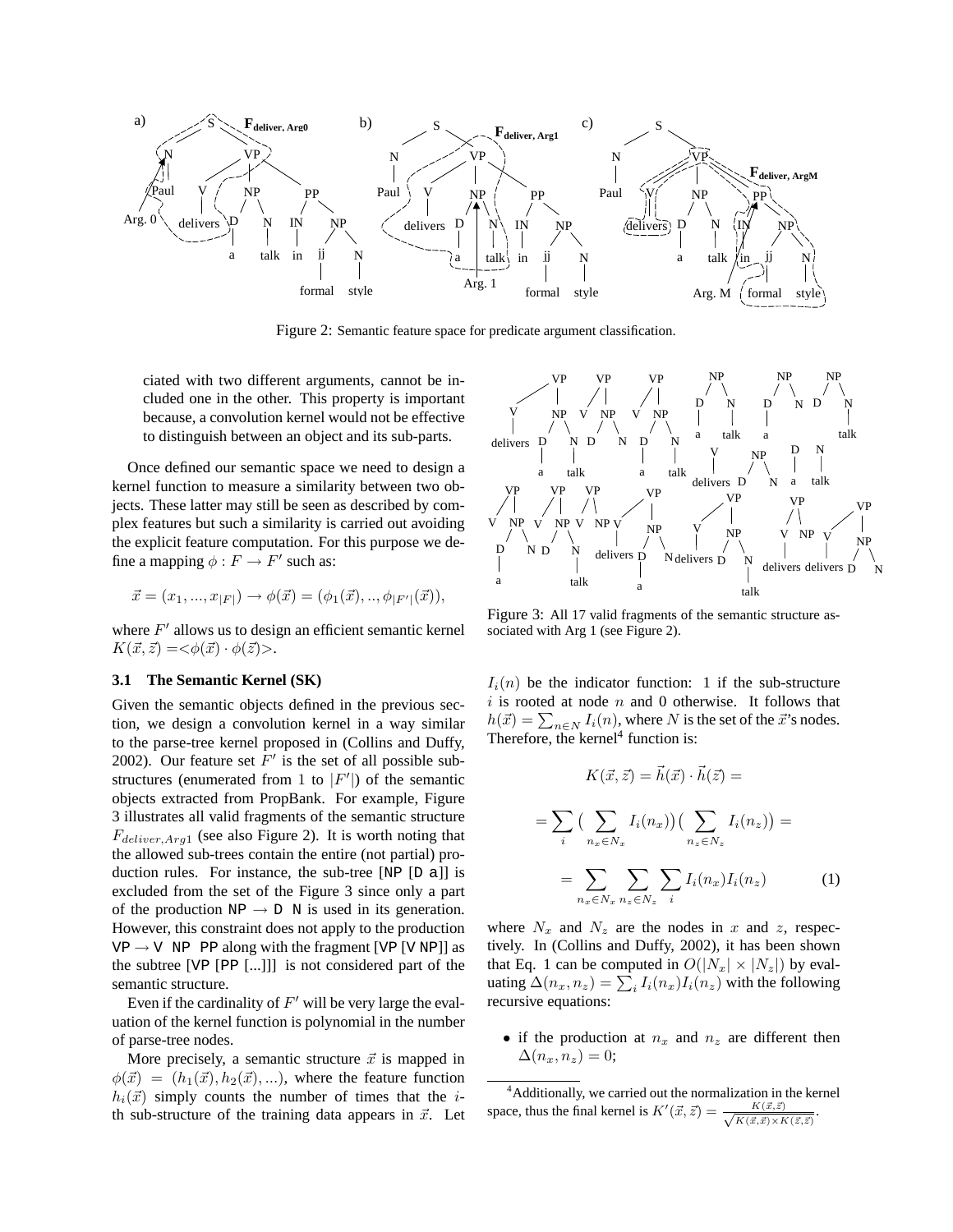• if the production at  $n_x$  and  $n_z$  are the same, and  $n_x$ and  $n_z$  are pre-terminals then

$$
\Delta(n_x, n_z) = 1; \tag{2}
$$

• if the production at  $n_x$  and  $n_z$  are the same, and  $n_x$ and  $n<sub>z</sub>$  are not pre-terminals then

$$
\Delta(n_x, n_z) = \prod_{j=1}^{nc(n_x)} (1 + \Delta(ch(n_x, j), ch(n_z, j))),
$$
\n(3)

where  $nc(n_x)$  is the number of children of  $n_x$  and  $ch(n, i)$  is the *i*-th child of the node *n*. Note that as the productions are the same  $ch(n_x, i) = ch(n_z, i)$ .

This kind of kernel has the drawback of assigning more weight to larger structures while the argument type does not depend at all on the size of its structure. In fact two sentences such as:

(1)  $\left[_{Arg_0}$  Paul  $\right] \left[_{predicate}$  delivers  $\right] \left[_{Arg_1}$  a lecture] and (2)  $\left[Arg_0$  Paul  $\right] \left[int_{predicate}$  delivers  $\left] \left[Arg_1$  a plan on the detection of theorist groups active in the North Iraq]

have the same argument type with a very different size. To overcome this problem we can scale the relative importance of the tree fragments with their size. For this purpose a parameter  $\lambda$  is introduced in equations 2 and 3 obtaining:

$$
\Delta(n_x, n_z) = \lambda \tag{4}
$$

$$
\Delta(n_x, n_z) = \lambda \prod_{j=1}^{nc(n_x)} (1 + \Delta(ch(n_x, j), ch(n_z, j))) \tag{5}
$$

It is worth noting that even if the above equations define a kernel function similar to the one proposed in (Collins and Duffy, 2002), the substructures on which SK operates are different from the parse-tree kernel. For example, Figure 3 shows that structures such as [VP [V] [NP]], [VP [V delivers ] [NP]] and [VP [V] [NP [DT N]]] are valid features, but these fragments (and many others) are not generated by a complete production, i.e.  $VP \rightarrow VP$  PP. As a consequence they are not included in the parse-tree kernel representation of the sentence.

#### **3.2 Comparison with Standard Features**

We have synthesized the comparison between standard features and the SK representation in the following points. First, SK estimates a similarity between two semantic structures by counting the number of sub-structures that are in common. As an example, the similarity between the two structures in Figure 2,  $F_{rdelivers}$ ,  $Arg0$  and  $F_{rdelivers}$ ,  $Arg1$ , is equal to 1 since they have in common only the [V delivers] substructure. Such low value depends on the fact that different argument types tend to appear in different structures.

On the contrary, if two structures differ only for a few nodes (especially terminal or *near* terminal nodes) the similarity remains quite high. For example, if we change the tense of the verb *to deliver* (Figure 2) in *delivered*, the [VP [V delivers] NP] subtree will be transformed in [VP [VBD delivered] NP], where the NP is unchanged. Thus, the similarity with the previous structure will be quite high as: (1) the NP with all sub-parts will be matched and (2) the small difference will not highly affect the kernel norm and consequently the final score. This conservative property does not apply to the *Parse Tree Path* feature which is very sensible to small changes in the tree-structure, e.g. two predicates, expressed in different tenses, generate two different *Path* features.

Second, some information contained in the standard features is embedded in SK: *Phrase Type*, *Predicate Word* and *Head Word* explicitly appear as structure fragments. For example, in Figure 3 are shown fragments like [NP [DT] [N]] or [NP [DT a] [N talk]] which explicitly encode the *Phrase Type* feature NP for Arg 1 in Figure 2.b. The *Predicate Word* is represented by the fragment [V delivers] and the *Head Word* is present as [N talk].

Finally, *Governing Category*, *Position* and *Voice* cannot be expressed by SK. This suggests that a combination of the flat features (especially the named entity class (Surdeanu et al., 2003)) with SK could furthermore improve the predicate argument representation.

### **4 The Experiments**

For the experiments, we used PropBank (www.cis.upenn.edu/∼ace) along with Penn-TreeBank<sup>5</sup> 2 (www.cis.upenn.edu/∼treebank) (Marcus et al., 1993). This corpus contains about 53,700 sentences and a fixed split between training and testing which has been used in other researches (Gildea and Jurasky, 2002; Surdeanu et al., 2003; Hacioglu et al., 2003; Chen and Rambow, 2003; Gildea and Hockenmaier, 2003; Gildea and Palmer, 2002; Pradhan et al., 2003). In this split, Sections from 02 to 21 are used for training, section 23 for testing and sections 1 and 22 as developing set. We considered all PropBank arguments from *Arg0* to *Arg9*, *ArgA* and *ArgM* even if only *Arg0* from *Arg4* and *ArgM* contain enough training/testing data to affect the global performance. In Table 2 some characteristics of the corpus used in our experiments are reported.

The classifier evaluations were carried out using the SVM-light software (Joachims, 1999) available at http://svmlight.joachims.org/ with the default linear kernel for the standard feature evaluations.

<sup>5</sup>We point out that we removed from the Penn TreeBank the special tags of noun phrases like *Subj* and *TMP* as parsers usually are not able to provide this information.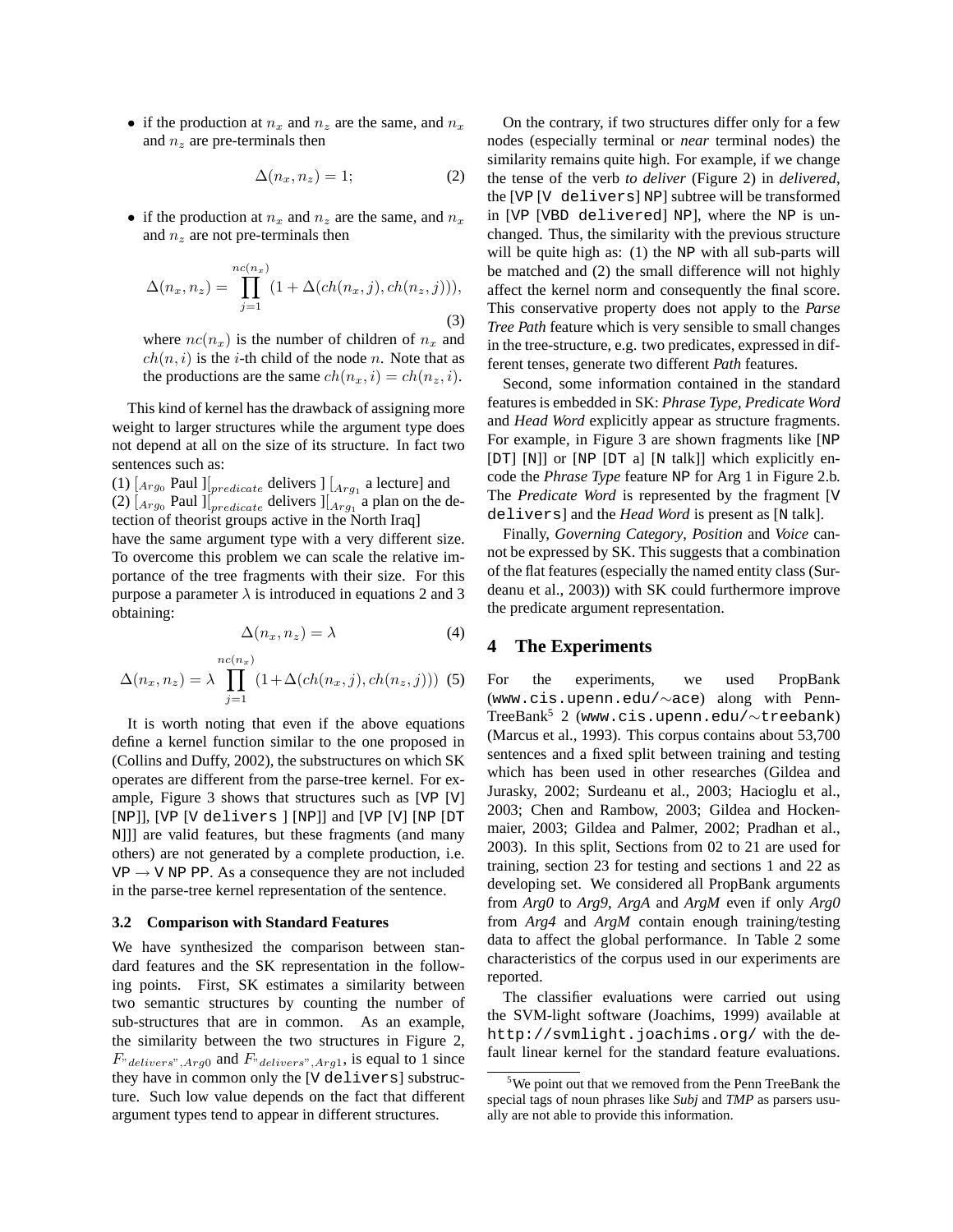|                  | Number of Args |          | Number of unique. |  |
|------------------|----------------|----------|-------------------|--|
|                  | train.         | test-set | Std. features     |  |
| Arg <sub>0</sub> | 34.955         | 2,030    | 12.520            |  |
| Arg1             | 44,369         | 2,714    | 14,442            |  |
| Arg2             | 10,491         | 579      | 6,422             |  |
| Arg3             | 2.028          | 106      | 1.591             |  |
| Arg4             | 1,611          | 67       | 918               |  |
| ArgM             | 30,464         | 1,930    | 7,647             |  |
| Total            | 123.918        | 7.426    | 21.710            |  |

Table 2: Characteristics of the corpus used in the experiments.

For processing our semantic structures, we implemented our own kernel and we used it inside SVM-light.

The classification performances were evaluated using the  $f_1$  measure for single arguments as each of them has a different Precision and Recall and by using the accuracy for the final multi-class classifier as the global Pre $cision = Recall = accuracy.$  The latter measure allows us to compare the results with previous literature works, e.g. (Gildea and Palmer, 2002; Surdeanu et al., 2003; Hacioglu et al., 2003; Chen and Rambow, 2003; Gildea and Hockenmaier, 2003).

To evaluate the effectiveness of our new kernel we divided the experiments in 3 steps:

- The evaluation of SVMs trained with standard features in a linear kernel, for comparison purposes.
- The estimation of the  $\lambda$  parameter (equations 4 and 5) for SK from the *validation-set* .
- The performance measurement of SVMs, using SK along with  $\lambda$  computed in the previous step.

Additionally, both Linear and SK kernels were evaluated using different percentages of training data to compare the gradients of their learning curves.

### **4.1 SVM performance on Linear and Semantic Kernel**

The evaluation of SVMs using a linear kernel on the standard features did not raise particular problems. We used the default regularization parameter (i.e.,  $C = 1$  for normalized kernels) and we tried a few cost-factor values (i.e.,  $j \in \{0.1, 1, 2, 3, 4, 5\}$ ) to adjust the rate between precision and recall. Given the huge amount of training data, we used only 30% of training-set in these validation experiments. Once the parameters were derived, we learned 6 different classifiers (one for each role) and measured their performances on the *test-set*.

For SVM, using the Semantic Kernel, we derived that a *good* λ parameter for the *validation-set* is 0.4. In Figure 4 we report the curves,  $f_1$  function of  $\lambda$ , for the 3 largest (in term of training examples) arguments on the *test-set*.



Figure 4: SVM f<sup>1</sup> for *Arg0*, *Arg1* and *ArgM* with respect to different  $\lambda$  values.

We note that the maximal value from the *validation-set* is also the maximal value from the *test-set* for every argument. This suggests that: (a) it is *easy* to detect an optimal parameter and (b) there is a common (to all arguments)  $\lambda$ value which defines how much the size of two structures impacts on their similarity. Moreover, some experiments using  $\lambda$  greater than 1 have shown a remarkable decrease in performance, i.e. a correct  $\lambda$  seems to be essential to obtain a *good* generalization<sup>6</sup> of the *training-set*.

Table 3:  $f_1$  of SVMs using linear and semantic kernel compared to literature models for argument classification.

| Args             | <b>SVM</b> | <b>SVM</b> | Prob.      | C4.5       |       |
|------------------|------------|------------|------------|------------|-------|
|                  | <b>STD</b> | <b>SK</b>  | <b>STD</b> | <b>STD</b> | EXT   |
| Arg <sub>0</sub> | 87.79      | 88.35      |            |            |       |
| Arg1             | 82.43      | 86.25      |            |            |       |
| Arg2             | 54.10      | 68.52      |            |            |       |
| Arg3             | 31.65      | 49.46      |            |            |       |
| Arg4             | 62.81      | 66.66      |            |            |       |
| ArgM             | 91.97      | 94.07      |            |            |       |
| multi-class      |            |            |            |            |       |
| accuracy         | 84.07      | 86.78      | 82.8       | 78.76      | 83.74 |

Table 3 reports the performances of SVM trained with the standard features (STD column) and with the Semantic Kernel (SK column). In columns Prob. and C4.5 are reported the results for argument classification achieved in (Gildea and Palmer, 2002) and (Surdeanu et al., 2003). This latter used C4.5 model on standard feature set (STD sub-column) and on an extended feature set (EXT subcolumn). We note that: (a) SVM performs better than the probabilistic approach and C4.5 learning model independently of the adopted features and (b) the Semantic Kernel considerably improves the standard feature set.

In order to investigate if SK generalizes better than the

<sup>&</sup>lt;sup>6</sup>For example,  $\lambda = 1$  would generate low kernel values between *small* and large *structures*. This is in contrast with the observation in Section 3.1, i.e. argument type is independent of its constituent size.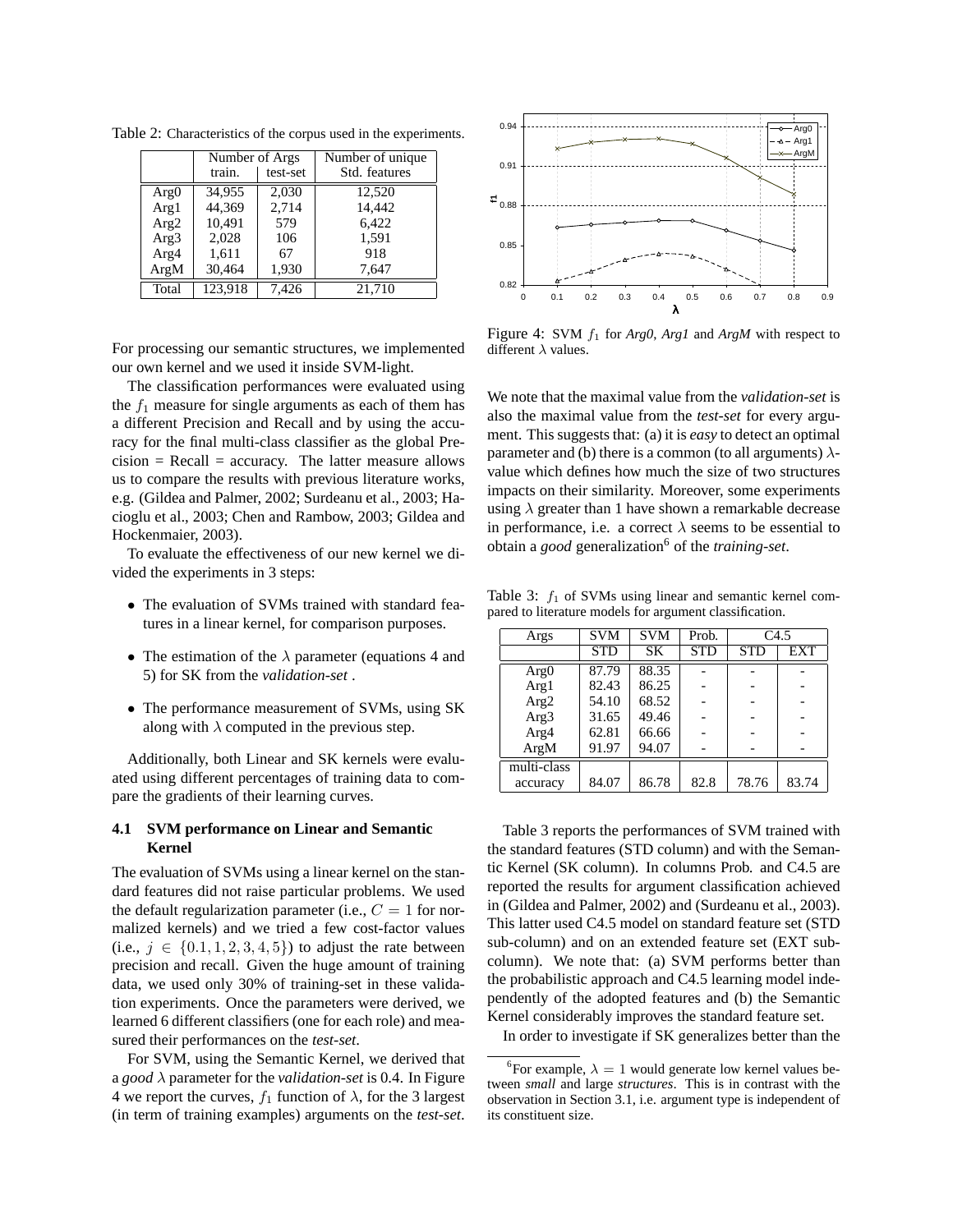linear kernel, we measured the performances by selecting different percentages of training data. Figure 5 shows the curves for the three roles *Arg0*, *Arg1* and *ArgM*, respectively for linear and semantic kernel whereas Figure 6 shows the multi-class classifier  $f1$  plots.



Figure 5: *Arg0*, *Arg1* and *ArgM* evaluations over SK and the linear kernel of standard features with respect to different percentages of training data.



Figure 6: Accuracy of the multi-class classifier using standard features and SK with respect to different percentages of training data.

We note that not only SK produces higher accuracy but also the gradient of the learning curves is higher: for example, Figure 6 shows that with only 20% of training data, SVM using SK approaches the accuracy of SVM trained with all data on standard features.

Additionally, we carried out some preliminary experiments for argument identification (boundary detection), but the learning algorithm was not able to converge. In fact, for this task the non-inclusion property (discussed in Section 3) does not hold. A constituent  $a_i$ , which has incorrect boundaries, can include or be included in the correct argument  $a_c$ . Thus, the similarity  $K(a_i, a_c)$  between  $a_i$  and  $a_c$  is quite high preventing the algorithm to learn the structures of correct arguments.

#### **4.2 Discussion and Related Work**

The material of the previous sections requires a discussion of the following points: firstly, in Section 3.2 we have noted that some standard features are explicitly coded in SK but *Governing Category*, *Position* and *Voice* features are not expressible as a single fragment of a semantic structure. For example, to derive the *Position* of an argument relatively to the target predicate is required a visit of the tree. No parse-tree information, i.e. node tags or edges, explicitly indicates this feature. A similar rationale applies to *Governing Category* and *Voice*, even if for the latter some tree fragments may code the *to be* feature. Since these three features have been proved important for role classification we argue that either (a) SK implicitly produces this kind of information or (b) SK is able to provide a different but equally effective information which allows it to perform better than the standard features. In this latter case, it would be interesting to study which features can be backported from SK to the linear kernel to obtain a fast and improved system (Cumby and Roth, 2003). As an example, the fragment [VP [V NP]] defines a sort of sub-categorization frame that may be used to cluster together syntactically similar *verbs*.

Secondly, it is worth noting that we compared SK against a linear kernel of standard features. A recent study, (Pradhan et al., 2003), has suggested that a polynomial kernel with  $degree = 2$  performs better than the linear one. Using such a kernel, the authors obtained 88% in classification but we should take into account that they also used a larger set of flat features, i.e. *subcategorization* information (e.g.  $VP \rightarrow V$  NP PP for the tree in Figure 1), *Named Entity Classes* and a *Partial Path* feature.

Thirdly, this is one of the first massive use of convolution kernels for Natural Language Processing tasks, we trained SK and tested it on 123,918 and 7,426 arguments, respectively. For training each large argument (in term of instances) were required more than 1.5 billion of kernel iterations. This was a little time consuming (about a couple of days for each argument on a Intel Pentium 4, 1,70 GHz, 512 Mbytes Ram) as the SK computation complexity is quadratic in the number of semantic structure nodes<sup>7</sup>. This prevented us to carry out cross/fold validation. An important aspect is that a recent paper (Vishwanathan and Smola, 2002) assesses that the tree-kernel complexity can be reduced to linear one; this would make our approach largely applicable.

Finally, there is a considerable work in Natural Language Processing oriented kernel (Collins and Duffy, 2002; Lodhi et al., 2000; Gärtner, 2003; Cumby and Roth, 2003; Zelenko et al., 2003) about string, parse-

<sup>&</sup>lt;sup>7</sup>More precisely, it is  $O(|F_{p,a}|^2)$  where  $F_{p,a}$  is the largest semantic structure of the training data.